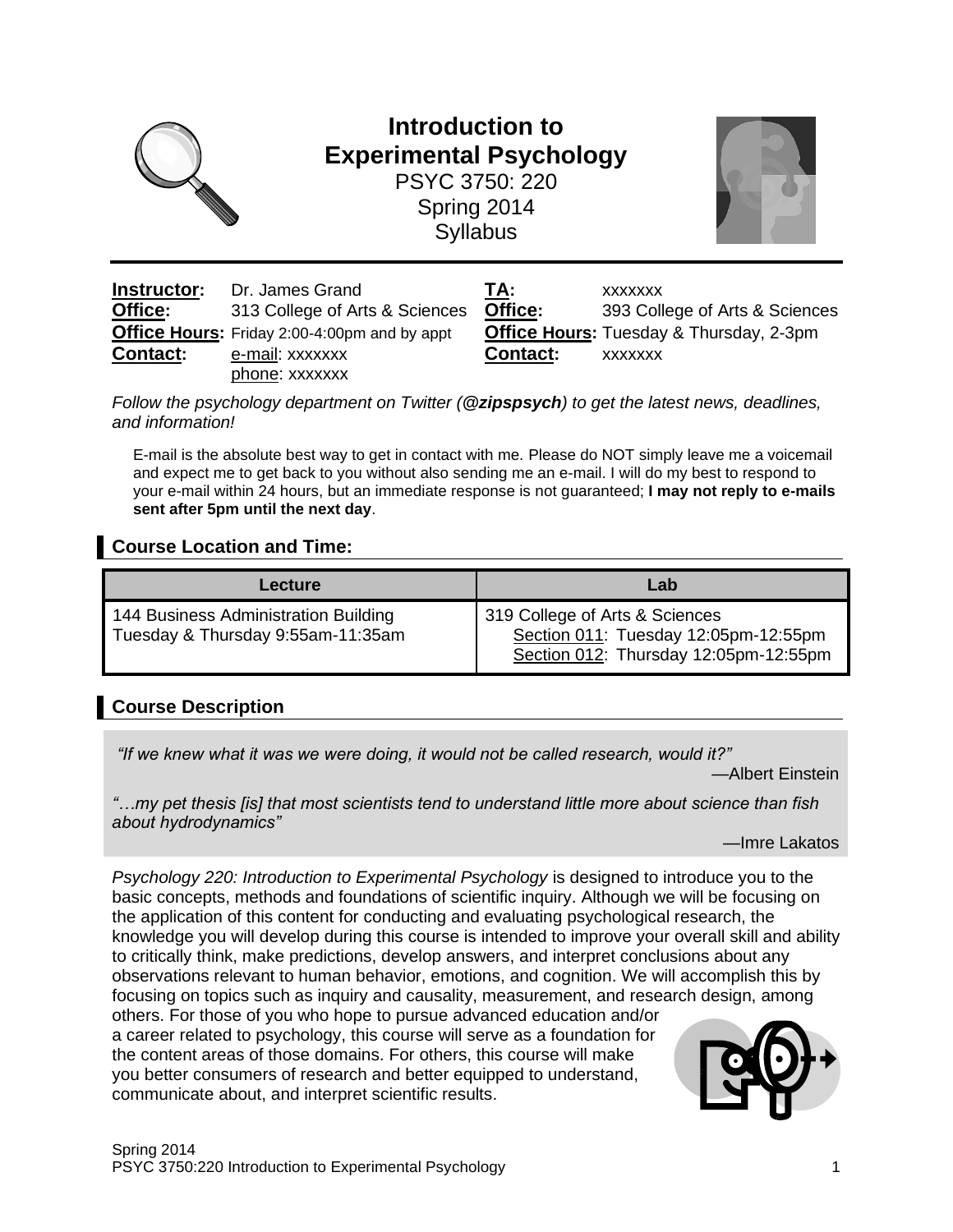## **Course Goals**

As individuals interested in contributing to new knowledge of psychological experiences or applying that knowledge to solve real-world problems, this course will present you with the tools needed to answer the central question that all social scientific research is concerned with:

"*How can we learn about people and events in a way that reliably and accurately improves our understanding of human beings and the manner in which they function?*"

To this end, I have two goals for this course:

1. *I want to introduce you to the fundamentals needed to generate, conduct, and evaluate psychological research*. We will accomplish this by focusing our lectures on the two most important foundations of good science—research design and measurement.



2. *I want to improve your capability to generate and become a knowledgeable consumer of psychological research*. We will accomplish this by actively engaging in learning activities, assignments, and discussions designed to provide you with an opportunity to try out many of the concepts covered in this course.

## **Course Objectives and Example Learning Objectives**

- *You will learn about why we do research and the foundational components of conducting valid research*.
	- a. Given questions about the elements of research, such as "What factors define a productive theory?" you will be able to choose the most accurate factual answer.
- *You will learn about considerations that must be accounted for when designing research to ensure it is ethical and valid*.
	- a. Given a description of a proposed research study, you will be able to identify any ethical concerns and threats to construct, internal, and external validity.
- *You will learn about how to formulate, evaluate, and interpret theories of human behavior*.
	- a. Given questions about the criteria of "good" theories, you will be able to identify the most accurate factual statements.
- *You will learn about the strengths, weaknesses and rationales behind popular research methodologies and designs*.
	- a. Given questions about the elements of research methodology, such as "What is the primary difference between randomized and nonrandomized designs?" you will be able to choose the most accurate factual answer.
- *You will learn about what makes a psychological measure reliable, valid, and generalizable*. a. Given questions regarding the properties of measurement, such as "What does the reliability of a measure tell you?" you will be able to choose the most accurate factual answer.
- *You will learn how to critically evaluate and interpret both your own original research and published research*.
	- a. You will develop your technical writing skills by completing written assignments/reports related to psychological research.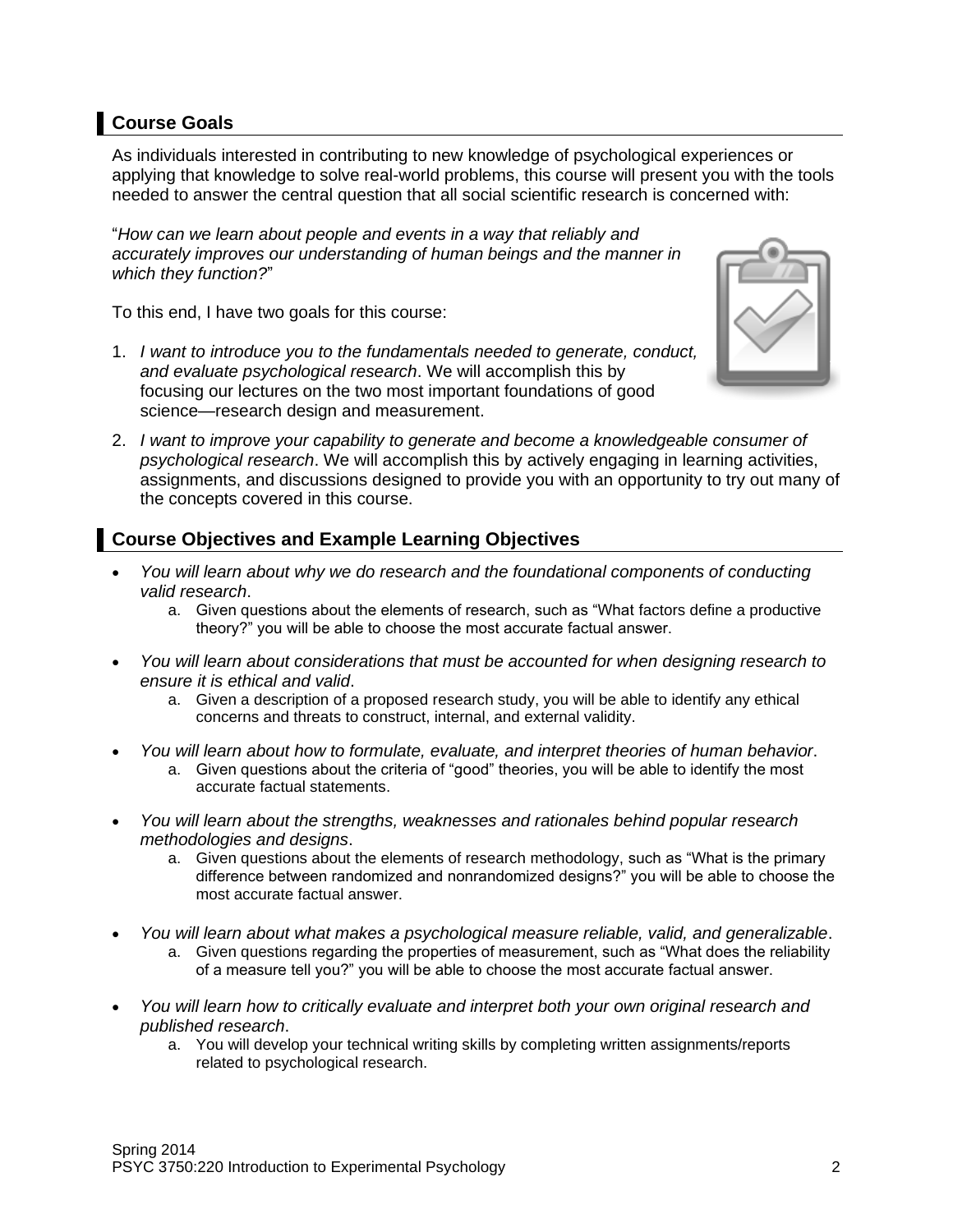### **Course Resources**

### • **Recommended Text**

Bordens, K.S., & Abbott, B.B. (2014). *Research design and methods: A process approach*. (9<sup>th</sup> ed.). New York, NY: McGraw-Hill.

The textbook for this course is written for upper level undergraduate/early graduate students in the social sciences. The content can be challenging to wade through, but if you are planning to pursue future educational or practical applications requiring knowledge about research design and measurement, I would strongly encourage you to keep this textbook as a reference guide.

### • **Supplementary Reading**

We may have assigned readings from sources other than the required textbook; most of these are already indicated on your Course Schedule, though I reserve the right to assign additional readings. **These readings ARE required and will be made available to you on Springboard**. If accessing these documents off the website will be difficult for you (i.e., don't have



easy access to a computer or printer), please let me know at least 2 class period BEFORE the readings are assigned and I will provide you with paper copies of the readings.

### • **Course Notes**

I know that many of you are used to downloading PowerPoint slides to follow along with in class or as a substitute for going to class (I was an undergraduate once upon a time too, I know how it is...). However, I don't believe that the passive process of simply following along with my slides as I read to you is an effective way to learn anything, much less experimental research methods.

To best learn in this class, you need to be actively engaged and attentive during lectures; and as many studies have shown, one of the best ways to do that is by taking notes old school—paper & pencil style (gasp!). However, fear not! To aid your notetaking, I will be providing you with a structured, easy to follow outline **every** lecture period that I encourage you to use to take notes with in class. Note that the outline itself will NOT contain any of the specific information presented in lectures nor will it be enough on its own to understand the lecture material and do well on the tests. They are meant to provide you with an organized guide for taking notes and REQUIRES THAT YOU COME TO CLASS TO FILL OUT. **I will make the guided notes for each lecture available on Springboard and will attempt to bring paper copies of these to each class that you will need them, and I expect you to use the guided notes in this course.** If accessing these documents off the website will be difficult for you (i.e., don't have easy access to a computer or printer), please let me know as soon as possible and I will attempt to make alternative arrangements. If you miss class, please try to find a student you trust in the class to fill you in with the notes you missed—I will NOT be supplying you with notes or lectures missed for unexcused and/or undocumented reasons.

### • **Course Website**

I will be using Springboard to store and make available to you a number of important class documents. There you will find copies of this syllabus, the course schedule, the guided notes, and other materials as needed during the semester. Additionally, you will be able to see your current grade in the class on the website. Please let me know immediately if you have or foresee having troubles accessing the website regularly.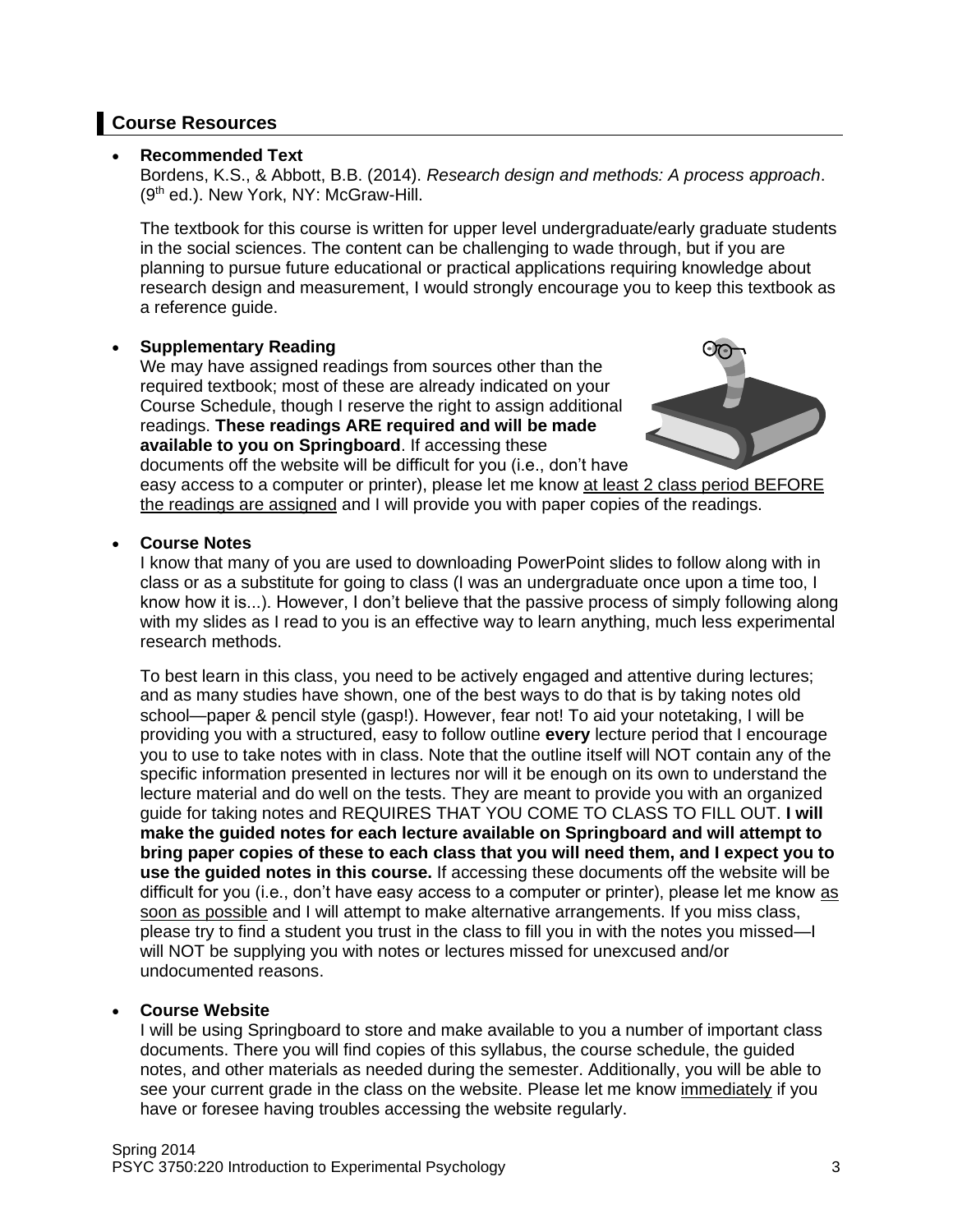### • **Other Resources**

Below is a list of resources outside of this course that you may also find useful:

- $\circ$  Office of Accessibility. If you need special assistance for this course because of a disability, please contact the Office of Accessibility to establish reasonable accommodations. More information can be found at www.uakron.edu/access or by calling (330) 972-7928 (TDD: 330-972- 5764).
- $\circ$  Study Skills Center. The Study Skills Center is staffed with faculty tutors to assist students in the areas of reading comprehension, test taking, vocabulary improvement, memory enhancement, and a wide range of study strategies. Students receive personalized one-to-one instruction in a relaxed and comfortable environment. Appointments can be made by calling 330-972-7046 or stopping by the check-in area outside Polsky 332. Advance appointments are suggested, but drop-in appointments are available on a first-come, first-served basis. The Study Skills Center is open Monday through Thursday (9am – 5pm), and Friday (9am – 3pm)
- $\circ$  Writing Lab. Assists students with brainstorming, drafting, revising, and editing writing for courses across multiple disciplines. More information about services and scheduling appointments can be found at http://www.uakron.edu/tutoring/bwc/index.dot or http://www.uakron.edu/summitcollege/future-students/tutoring-study-tips/writing-lab.dot.

## **Course Expectations**

### Instructor Responsibilities

As your instructor, my responsibilities to you are to:

- Help you learn definitions, concepts, and techniques integral to conducting and evaluating psychological research through lecture and lab applications.
- Convey accurate information and examples about psychological research design, methods, and measurement and how they apply to real-world situations and problems.
- Help you succeed and achieve your goals in this class by providing timely feedback and guidance through the course materials

I believe that every student can learn, but I'm also aware that everyone has different goals and learning styles. If you are having troubles learning the way I teach, please speak with me. I will do what I can, within reason, to teach the way you learn.

### Student Responsibilities

As a participative learner in this class, I expect you to:

- **Attend class regularly** and **read the assigned materials** before the beginning of class. Note that attending both lecture AND lab is *crucial* to your success in this course—LABS ARE NOT OPTIONAL.
- **Plan to spend** *at least* **1-2 hours outside of class for every hour we have in class**. I understand that each of you have a variety of other responsibilities and obligations beyond this class. However, we will be covering a lot material over the duration of this course—which means you will be immeasurably more successful if you keep up with the coursework and put in the extra effort to learn what we cover in class.
- **Be courteous and respectful to your classmates and me during class**. Showing respect for all people in our class promotes a healthy learning environment. I encourage participation in this class, and as such, many people will be making comments related to the material. At no time is it acceptable for anyone to be mimicked, embarrassed, intimidated, or mistreated by anybody in this class for any reason.
- **Turn OFF your cell phones during class**. Also, if you wish to bring a laptop to class, I ask that you sit near the back of the class so that you will not be distracting other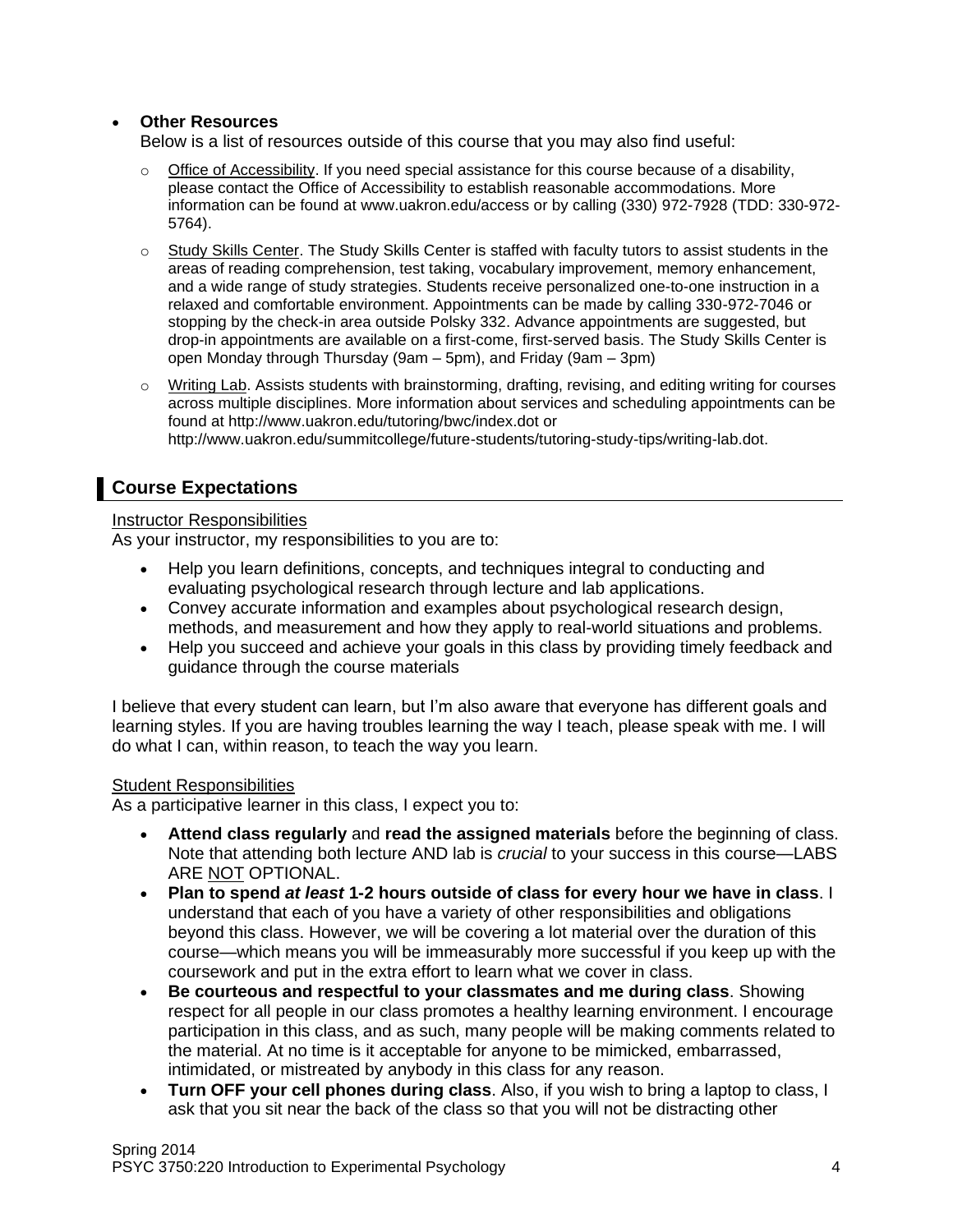students sitting behind you; additionally, you should not be using your laptop to check email, update your Facebook status, or catch up on your Twitter feeds.

- **Arrive to class on time and do not leave class early**. If you must leave early or arrive late, please let me know ahead of time and sit somewhere where you can leave (or arrive) with the least amount of disruption.
- **Ask questions and/or for help when you need it**. Bring me your questions! I find the content we cover in this class very interesting, and genuinely want each of you to succeed in this class. If you're confused during class, *chances are that other people are too* and you will be doing us all a favor by bringing it to my attention. When you have a question to ask during class, please raise your hand and wait to be called on. If you feel uncomfortable asking questions during class, don't hesitate to contact me before/after class, during my office hours, or through e-mail.
- **Talk to me if you feel that I am being unfair in my expectations, policies, or grading**. You may wish to refer to your rights and responsibilities as a student should a conflict occur (available online at http://www.uakron.edu/ogc/UniversityRules/pdf/42- 01.pdf). However, I think that you will find that I do my best to be fair and reasonable if you come to me with a legitimate complaint or problem.
- **Let me know as soon as possible if outside circumstances are impacting your participation in class**. Life happens! If you become seriously ill, experience the death of a loved one, or have a life altering experience that is negatively influencing your participation in our class, please contact me as soon as possible so we can discuss your options. If emergencies arise that require an absence from a session, be sure to get the notes and other information that was covered in class from a student you trust.

These course rules and my expectations for you are non-negotiable. The rules as laid out in this syllabus, the content of the exams, the content of the lectures, and the calculation of the grade you earn are not a starting point for negotiations. While I am always willing to work with you on an individual basis, I cannot negotiate individual terms with each person in the class.

### **Keys to Success in this Course**

- 1. Come to lecture and lab *every single day*. The material in this course tends to build on itself, so missing a class can and probably will confuse you later down the road.
- 2. Use the guided notes to study for your quizzes and exams. When completed, the guided notes will serve as the most valuable study guide you can have for this course.



- 3. *Pay attention to the learning objectives provided for every lecture*. ALL the items on the exams and quizzes are written directly from the learning objectives, so there should be no surprises when it comes to what content will be included on the exams/quizzes.
- 4. Review your notes from previous lectures and do your reading assignments before every class. **It will take several exposures to the material before it begins to sink in—trust me**. You will find that your understanding of lectures and your performance in the class will be greatly improved if you are prepared ahead of time. A VERY effective method for studying for this class is to identify the sections in your guided notes that correspond with the learning objectives for each lecture and make sure that you know that content very well.
- 5. The time to be concerned about your grade is in the first fifteen weeks, not in the last week. I will provide you with your grades on Springboard, but it is your responsibility to monitor them. If you feel like you are falling behind, the sooner you come and see me the better!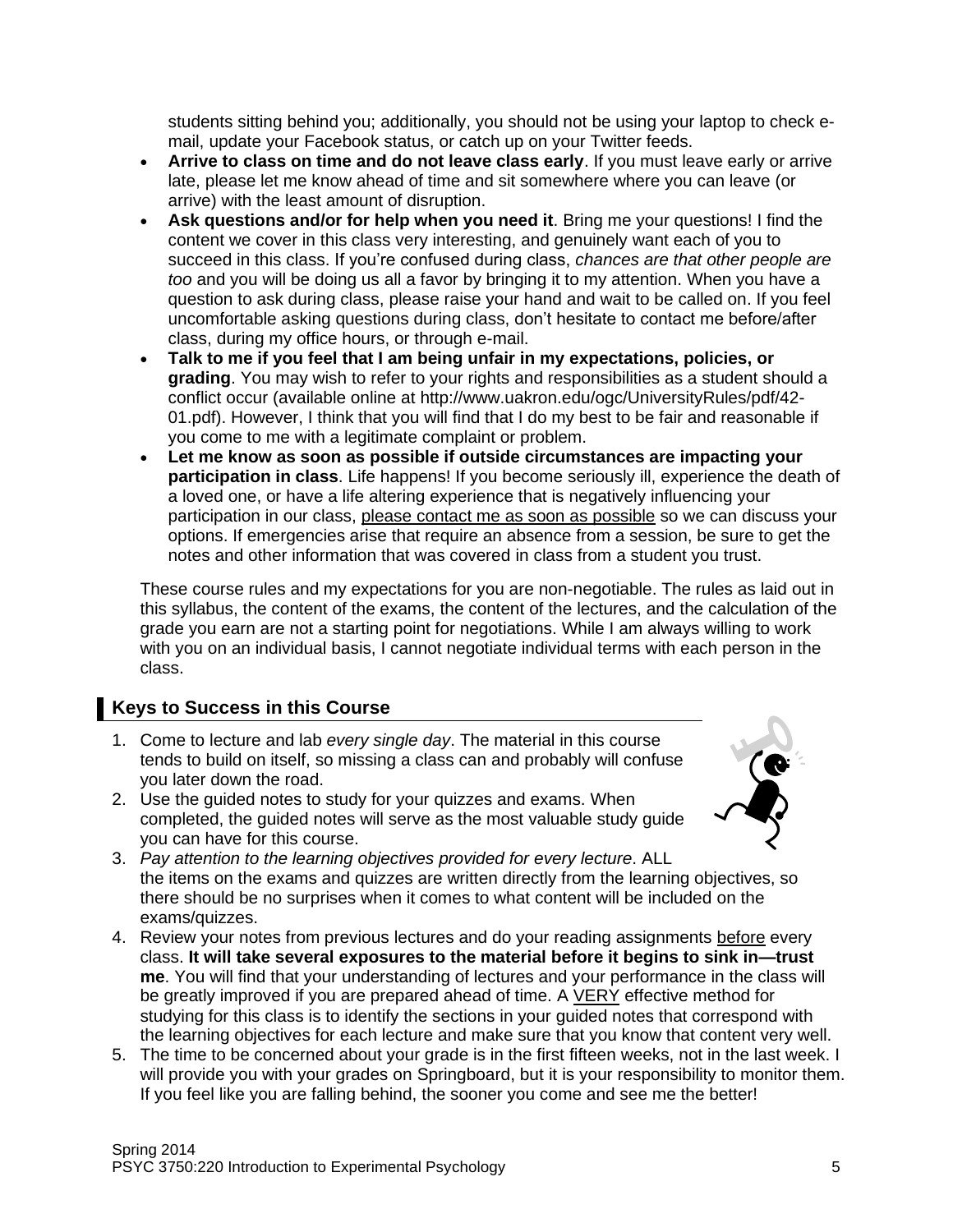## **Course Evaluation**

### **Quizzes (10% of your total grade)**

- There will be 12 pop quizzes given over the course of the semester each worth 5 points.
- Only your 10 best quiz scores count towards your final grade.
- Quizzes will cover material from recent lectures and/or assigned readings.
- Each quiz will consist of 5 multiple choice questions (1 point each) plus one bonus question.
- *IMPORTANT: NO make-up quizzes will be given for any reason; if you miss a quiz, you will receive zero points for that quiz. Note that you can miss two quizzes without penalty.*

### **Exams (45% of your total grade)**

- There will be three (3) non-cumulative exams each worth 75 points.
- The exams will consist of multiple-choice questions, matching, and short answer questions.
- The exams will cover material from lectures, assigned readings, and lab sections.
- *The dates of your exams can be found on the course schedule.* Exam 1 (**Tuesday, February 20, 2014**) and Exam 2 (**Tuesday, April 1, 2014**) will take place during normally scheduled class hours. Exam 3 will take place during finals week on **Thursday, May 8, 2014 from 12:00pm – 1:55pm** in accordance with the University's schedule for final examinations.
- *IMPORTANT*: Make-up exams will NOT be given unless there are extreme circumstances or a documented, university approved absence. *If you miss an exam, you will receive zero points for that exam*. If you know you will miss an exam due to an unavoidable conflict, you need to let me know ahead of time.

### **Lab Assignments (15% of your total grade)**

- There will be thirteen (13) lab assignments each worth 6 points PLUS a required course survey worth 3 points.
- Only your twelve (12) best lab assignments count towards your final grade.
- I have tried to design the lab assignments to take ~30mins 1 hour to complete. *Unless otherwise notified, lab assignments will always be due by 8pm the next day*. Thus, if your lab sessions are on Tuesdays (section 011), assignments will be due by 8pm on Wednesday; similarly, if your lab sessions are on Thursdays (section 012), assignments will be due by 8pm on Friday.
- Unless otherwise notified, you will upload your lab assignments to the Springboard page for your LAB section (not LECTURE). If there is a problem with the upload (i.e., I can't open it, document is blank/corrupted, etc.) you will receive **ONE free pass for the entire semester** where I will allow you to resubmit the lab assignment to me with no penalty. After that, I reserve the right to NOT accept future assignments where I cannot access the attachment.
- *IMPORTANT*: *If you do not come to lab, you cannot complete the assignment. If you do not turn an assignment in before 8pm the day after it is assigned, you will receive zero points for that lab*—late lab assignments will NOT be accepted unless there are extreme circumstances. *Note that you can miss one lab assignment without penalty.*

### **Writing Assignments (30% of your total grade)**

- There will be six (6) writing assignments over the course of the semester each worth 30 points.
- Only your five (5) best writing assignment grades will count towards your final grade.
- The writing assignments will be short papers, activities, or tasks that will require you to apply what you have learned in the course; further details about each assignment will be provided later.
- *ALL written assignments are to be completed individually unless otherwise indicated.*
- You will generally have at least one week to complete the application assignment from the time it is assigned in class.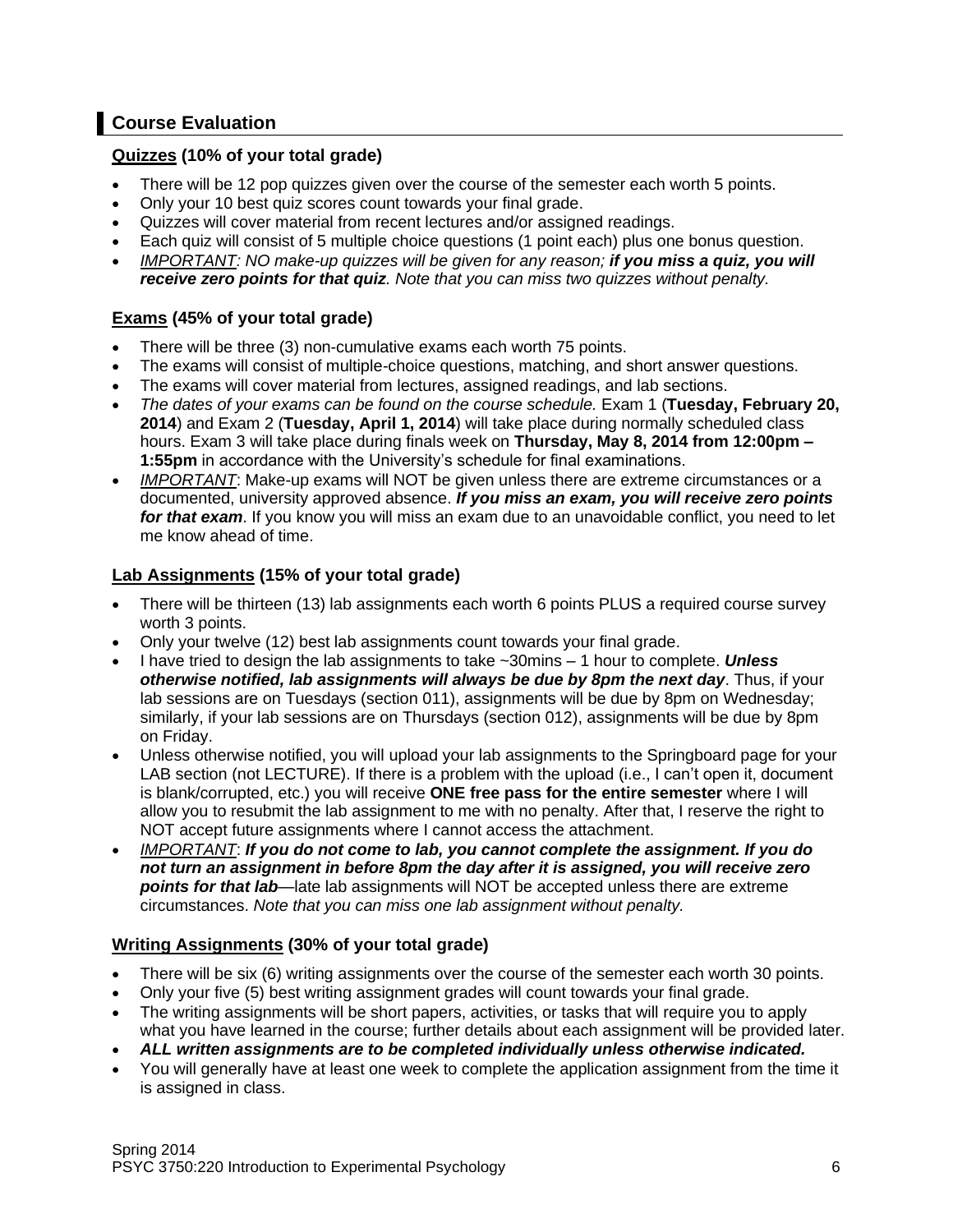- Although each writing assignment will differ, you can expect each to be roughly equivalent in their requirements (i.e., approximately 2-3 page written document, etc.).
- Unless otherwise notified, you will upload your lab assignments to the Springboard page for this course. If there is a problem with the upload (i.e., I can't open it, document is blank/corrupted, etc.) you will receive **ONE free pass for the entire semester** where I will allow you to resubmit the writing assignment to me with no penalty. After that, I reserve the right to NOT accept future assignments where I cannot access the attachment.
- *IMPORTANT*: I will NOT accept late assignments unless there are extreme circumstances. *If you do not turn a writing assignment on time, you will receive zero points*. You may always turn the assignment in ahead of time. *Note that you can miss one writing assignment without penalty.*

## **Course Grading**

Your final grade is based on the total number of points you earn on the quizzes, exams, and application assignments according to the following table:

| Assignment/Exam                                      |     | Total Points   Percentage of Final Grade |
|------------------------------------------------------|-----|------------------------------------------|
| Quizzes (10 x 5 points each)                         | 50  | 10%                                      |
| Exams (3 x 75 points each)                           | 225 | 45%                                      |
| Written Assignments (5 x 30 points each)             | 150 | 30%                                      |
| Lab Assignments (12 x 6 points each + course survey) | 75  | 15%                                      |
| Total                                                | 500 | 100%                                     |

The table below will be used to assign your course grades based on the 500 point maximum. If you accumulate the total points listed below, you are *guaranteed that grade in the course*. Total points get rounded to the nearest whole number (e.g., 449.4 is 449 but 449.5 is 450). Imagine you are the professor assigning grades—you have to draw the lines somewhere, and someone is always going to be just below the lines.

| <b>Final Grade Conversions</b> |            |       |  |
|--------------------------------|------------|-------|--|
| <b>Number of points</b>        | Percentage | Grade |  |
| 465 or above                   | 93%-100%   | A     |  |
| $450 - 464$                    | 90%-92.9%  | А-    |  |
| $435 - 449$                    | 87%-89.9%  | $B+$  |  |
| $415 - 434$                    | 83%-86.9%  | В     |  |
| $400 - 414$                    | 80%-82.9%  | В-    |  |
| $385 - 399$                    | 77%-79.9%  | $C+$  |  |
| $365 - 384$                    | 73%-76.9%  | C.    |  |
| $350 - 364$                    | 70%-72.9%  | $C -$ |  |
| $335 - 349$                    | 67%-69.9%  | D+    |  |
| $315 - 334$                    | 63%-66.9%  | D     |  |
| $300 - 314$                    | 60%-62.9%  | D-    |  |
| 299 or less                    | 0%-59.9%   | F     |  |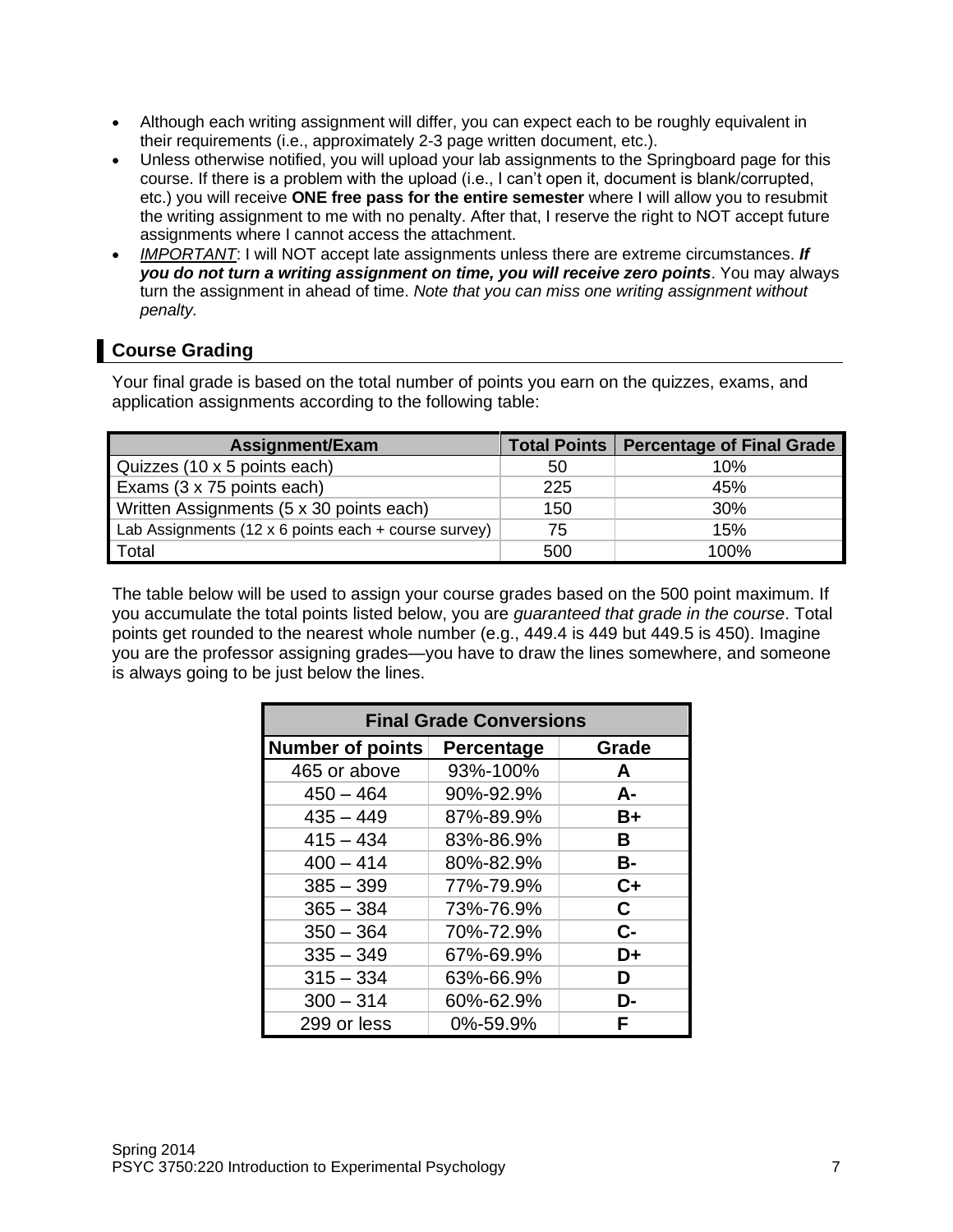### **My Grading Policy**

I will do my best to have your coursework graded and returned to you as quickly as possible, but please understand that there are a lot of you and only two of us. I will try to return your writing assignments back to you within a week after their due date.

### **Extra Credit**

You will have the opportunity to earn up to **15 additional** extra credit points on your final grade. Extra credit can ONLY be earned through:



- Research participation through the Psychology department HPR. Note that you **MUST register** with the HPR in order to participate in research for extra credit (even if you have already registered in a previous semester). Information about how to register, access, and participate through the HPR can be found on this course's Springboard page.
- Complete a 2-page critique of up to **three** empirical journal articles approved by me (each summary is worth up to 5 extra credit points). The articles must be approved by me before you complete them. Critiques should cover a thoughtful examination of the study's purpose, method, and results. If you intend to do an article critique for extra credit, **you MUST inform me by Tuesday, April 29, 2014.** The final day to turn in a critique for extra credit is **Monday, May 5, 2014.**

### **Course Rules and Policies**

• Academic Honesty:

Article 3359-41-01.D.1 of the Code of Student Conduct states that "Academic misconduct is any activity that compromises the academic integrity of the student and university, and undermines the educational process." Consequently, you as students share with me the responsibility for maintaining the integrity of scholarship, grades, and professional standards in this course. (See *Code of Student Conduct* at www.uakron.edu/sja/code-of-conduct.dot)

Therefore, unless authorized by me, you are expected to complete all course assignments, including assignments, exams, and quizzes, without assistance from any source. You are expected to develop original work for this course; therefore, you may not submit course work you completed for another course to satisfy the requirements for this course. Students who violate The University of Akron rules and policies may receive a penalty grade, including but not limited to a failing grade on the assignment or in the course.

Examples of cheating in this course include:

- 1. Claiming or submitting academic work of another's as one's own
- 2. Obtaining, providing, accepting, or using any materials containing questions or answers to any exam or assignment without instructor authorization
- 3. Completing or attempting to complete any assignment or exam for another individual without instructor authorization
- 4. Allowing any examination or assignment to be completed for oneself, in part or in total, by another without instructor authorization
- 5. Altering, tampering with, stealing, destroying, or otherwise interfering with the research, resources, or other academic work of another person
- 6. Fabricating or falsifying data or results
- 7. Helping another student to commit cheating by intentionally failing to report an observed instance of academic dishonesty
- 8. Cheating on any exam, quiz, or writing assignment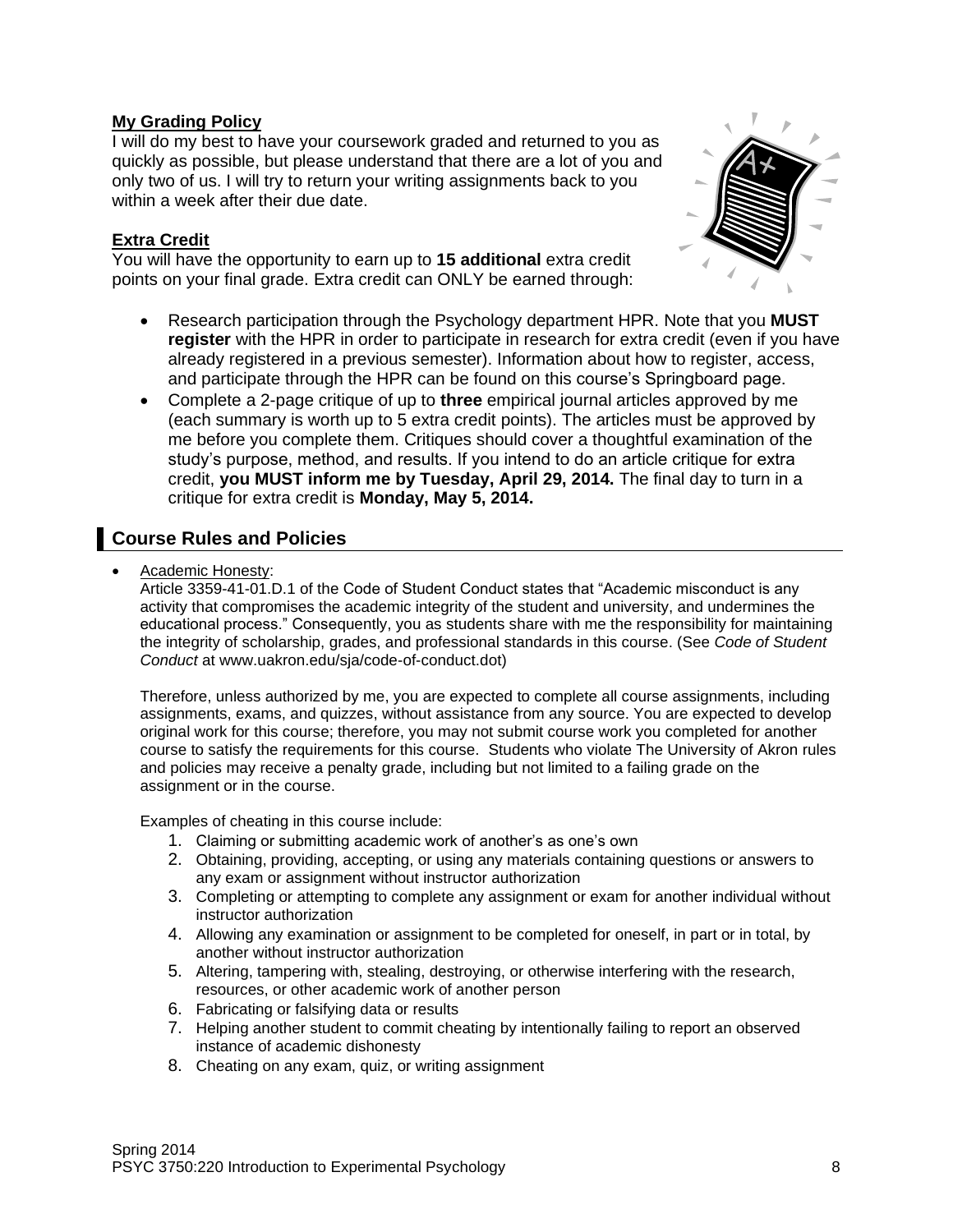#### • Plagiarism

According to the Office of Student Conduct Academic Dishonesty guide, plagiarism involves "Submission of an assignment as the student's original work that is entirely or partly the work of another person."

You MUST write all papers and assignments for this class in your own words. Very occasionally you may wish to use the exact words of a source (published or unpublished); in this case, be sure that you use quotation marks to indicate the quoted material and also be sure to cite the source accurately in the text of the paper and reference list. In psychology, writing quotations should be used sparingly. It is possible to plagiarize a source, even if no full sentences are copied word-for-word. If you make minor wording changes, but keep the organization, sentence structure and/or words of a source, you are plagiarizing. If you take ideas from a source, but don't indicate where the ideas came from with an accurate reference, you are technically guilty of plagiarism.

In sum, when writing papers/assignments, *please be careful*. Reference your sources and write in your own words. According to the Academic Dishonesty guide and the University's Student code of Conduct, "Plagiarism, cheating, or other forms of academic dishonesty" may lead to grade penalty, "formal disciplinary probation, suspension, or dismissal."

#### • Disruptive Behavior:

Student behavior in the classroom should be conducive to the teaching and learning process for all concerned. All students have a right to scholarly relationships with faculty based on mutual trust and civility. The Code of Student Conduct generally defines disruptive activities as "Behavior that the student knew or reasonably should have known would cause a disruption or obstruction of teaching, research, administration, disciplinary proceedings, or other university activities." Students whose conduct adversely affects the learning environment in this classroom may be subject to disciplinary action through the Student Judiciary Affairs process.

• Harassment

It is the policy of this institution that there shall be no unlawful discrimination against any individual in employment or in its programs or activities at The University of Akron because of race, color, religion, sex, age, national or ethnic origin, disability or status as a veteran. The University of Akron prohibits sexual harassment of any form in all aspects of employment and in its programs and activities and prohibits discrimination on the basis of sexual and racial or ethnic orientation in employment and admissions.

Recording and Course Material Policy:

It is the policy of the Department of Psychology at The University of Akron that audio and/or video recording by students or others of lectures or classroom discussions of any kind shall be done only with the prior express permission of the instructor; and further, that recordings and material distributed by the instructor shall be restricted to the personal use of students duly registered in the course and shall not be sold or redistributed in any manner whatsoever without the written permission of the instructor.

- Accommodations for Students with Disabilities: Any student who feels she/he may need an accommodation based on the impact of a disability should contact the Office of Accessibility at 330-972-7928. The office is located in Simmons Hall Room 105.
- Course Drops and Adds:

Students whose names do not appear on the university's official class list by **Monday, January 27, 2014** will not be permitted to participate (attend class, take exams, or receive credit). The last day to drop this course with no grade or withdrawal reported is **Monday, January 27, 2014**. The last day to drop this course with no refund and no grade reported is **Monday, March 3, 2014**. You should immediately make a copy of your amended schedule to verify you have added or dropped this course.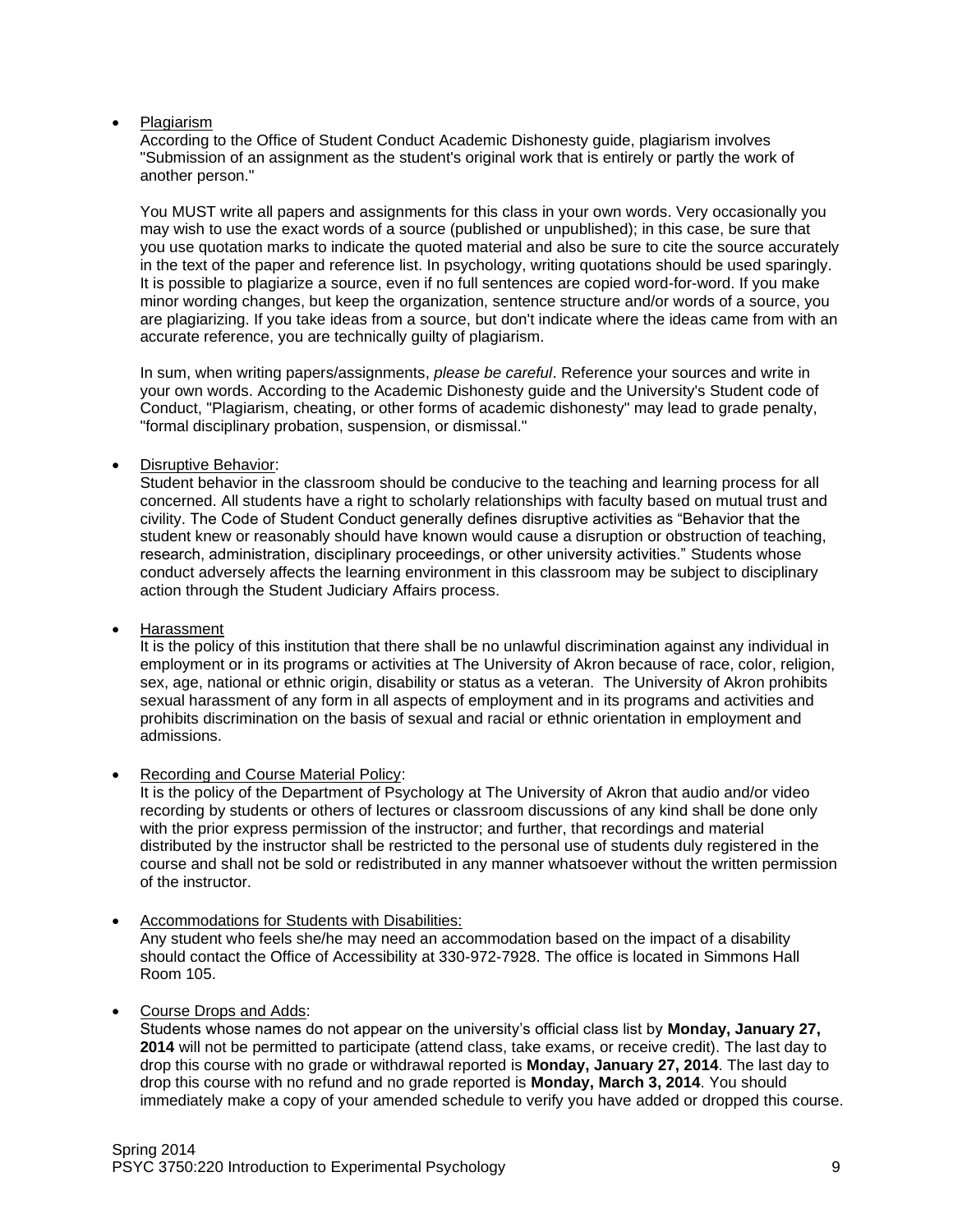Note that a new withdrawal policy went into effect beginning the Fall 2011; please see the notice provided at http://www.uakron.edu/dotAsset/8396a776-f025-487c-980e-ccbd99028829.pdf for complete information:

- $\circ$  All students can drop courses up through the last published day to drop online via My Akron no signatures are needed and the courses will not appear on their academic record.
- $\circ$  After the last published day to drop through midnight Sunday of the 7th week of the semester (or proportionally equivalent dates during summer session, intersession, or other course terms), students can withdraw from courses online via My Akron – no signatures needed. A WD appears on the academic record.
- o No withdrawals after the last day to withdraw from classes are permitted.

#### **In addition the following applies to new freshmen/transfer students effective Fall 2011 and to undergraduate continuing students effective Fall 2013:**

- $\circ$  Only two WDs (withdrawals after 14th day) are permitted as a freshman (freshman status is 0-32 earned credits). A service indicator will be placed on the student's record to prevent registration changes after the second WD as a freshman until the student sees his/her academic adviser (Service indicator is removed by his/her adviser).
- $\circ$  Only two WDs (withdrawals after 14th day) are permitted as a sophomore (sophomore status is 33-64 earned credits). A service indicator will be placed on the student's record to prevent registration changes after the second WD as a sophomore until the student sees his/her academic adviser (Service indicator is removed by his/her adviser).
- $\circ$  The number of WD attempts is not cumulative across freshmen/sophomore levels—the limits are mutually exclusive (you can't have 1 WD as a freshman and get 3 WDs as a sophomore).
- $\circ$  When the student reaches junior/senior status, withdrawing from different courses is not monitored. You may not, however, withdraw from the same course more than twice during your entire undergraduate career—impacts new freshmen/transfers fall 2011 and impacts all freshmen, sophomores, juniors and seniors effective Fall 2013.
- $\circ$  Full-time students who wish to withdraw from all courses must obtain permission of the dean of their college.
- $\circ$  Undergraduate students who have reached the limits as noted may submit a petition to the dean of their college seeking permission for additional withdrawals.
- o Undergraduate students may also petition the dean of their college requesting that courses not be counted toward the course withdrawal limits noted above.
- Class Attendance:

Documented attendance records will not be taken for this course, though students are expected to attend every class session. Because examinations are based on materials covered in classes and in the book, class attendance is paramount to your success in this course. Students whose names do not appear on the official class list for this course may not attend this class. Students who fail to attend the first four scheduled class sessions may be dropped from the course.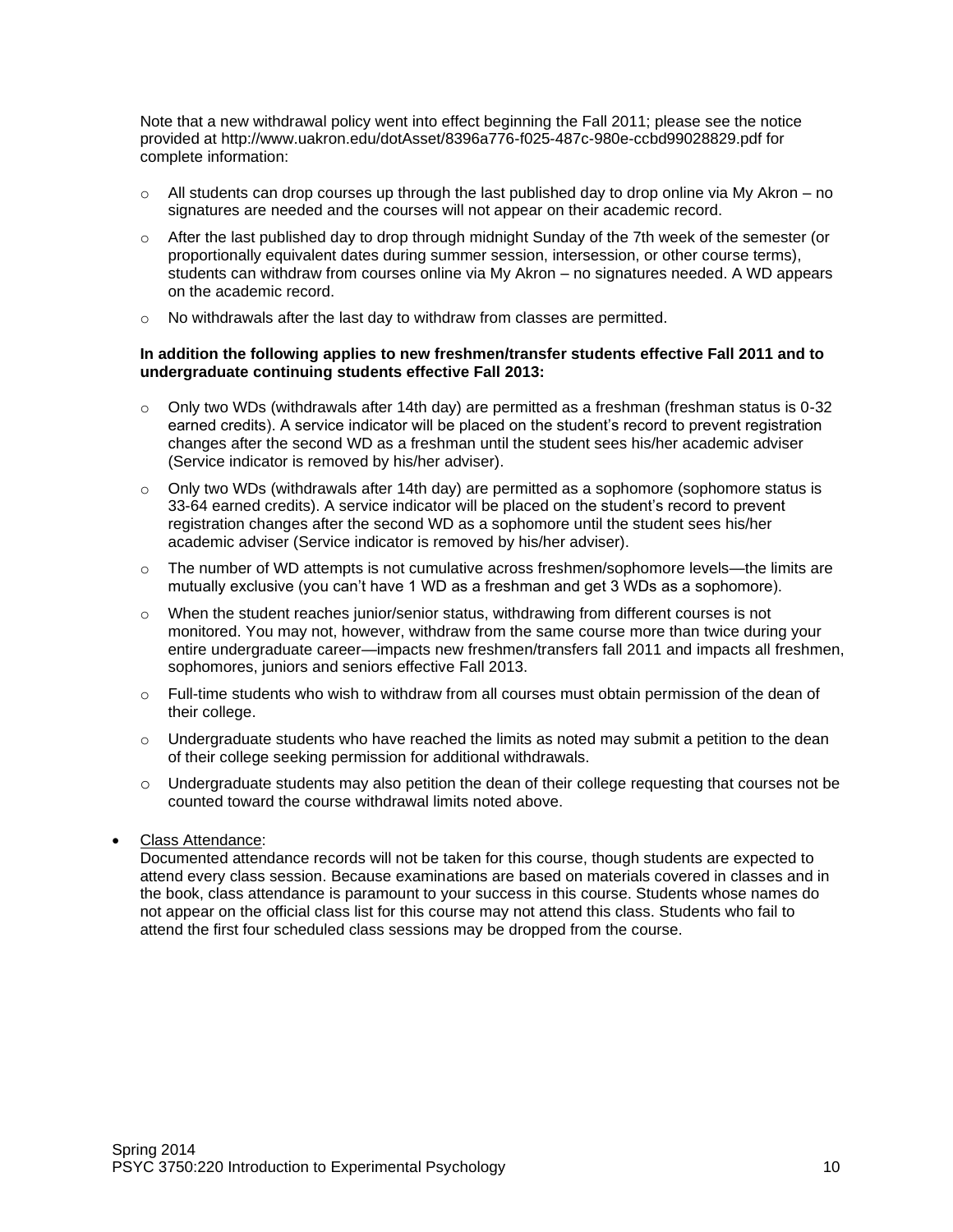## **Course Schedule** (Subject to Change)

| <b>Dates</b>     |      | <b>Topic</b>                                 | Reading                                        | <b>Assignment Due Dates</b>          |
|------------------|------|----------------------------------------------|------------------------------------------------|--------------------------------------|
|                  |      | Week <sub>1</sub>                            |                                                |                                      |
| 1/14             | Τ    | Syllabus & Introduction to Course            |                                                | Lab Data Survey                      |
| 1/16             | Th   | Science of Psychology                        | Chapter 1                                      |                                      |
| --               | T/Th |                                              | <b>NO LAB</b>                                  |                                      |
|                  |      | Week <sub>2</sub>                            |                                                |                                      |
| 1/21             | Τ    | Theory, Hypotheses, & Variables              | Chapter 2                                      |                                      |
| 1/23             | Th   | Scientific Method & The Research<br>Process  | Supp. 1, 2, & 3                                |                                      |
| Lab 1            | T/Th | Searching & Reading Scientific<br>Literature | Chapter 3                                      |                                      |
|                  |      | Week 3                                       |                                                |                                      |
| 1/28             | т    | <b>Interpreting Causality</b>                |                                                |                                      |
| 1/30             | Th   | <b>Research Ethics</b>                       | Chapter 7                                      | Writing Assignment #1<br>(Fri, 2/1)  |
| Lab <sub>2</sub> | T/Th | <b>Generating Research Ideas</b>             |                                                |                                      |
|                  |      | Week 4                                       |                                                |                                      |
| 2/4              | T    | <b>Fundamentals of Sampling</b>              | Chapter <sub>6</sub><br>Chapter 9 (p.275-285)  |                                      |
| 2/6              | Th   | <b>Experience Sampling</b>                   | Supp. 4                                        |                                      |
| Lab <sub>3</sub> | T/Th | Ethics & IRB                                 |                                                |                                      |
|                  |      | Week 5                                       |                                                |                                      |
| 2/11             | Τ    | <b>Technical Writing &amp; APA Style</b>     | Chapter 16                                     |                                      |
| 2/13             | Th   | Catch-up / Review                            |                                                | Writing Assignment #2<br>(Fri, 2/14) |
| Lab 4            | T/Th | <b>Norms &amp; Representativeness</b>        |                                                |                                      |
|                  |      | Week 6                                       |                                                |                                      |
| 2/18             | T    |                                              | <b>President's Day Observance - NO CLASS</b>   |                                      |
| 2/20             | Th   | <b>EXAM1</b>                                 |                                                |                                      |
| $-$              | T/Th |                                              | <b>NO LAB</b>                                  |                                      |
|                  |      | Week 7                                       |                                                |                                      |
| 2/25             | T    | Reliability                                  | Chapter 5 (p.126-144)<br>Chapter 9 (p.272-275) |                                      |
| 2/27             | Th   | <b>Reliability &amp; Validity</b>            | Chapter 5 (p.126-144)<br>Chapter 9 (p.274-275) |                                      |
| Lab <sub>5</sub> | T/Th | Introduction to SPSS                         |                                                |                                      |
| Week 8           |      |                                              |                                                |                                      |
| 3/4              | Τ    | Validity                                     | Chapter 5 (p.126-144)<br>Chapter 9 (p.274-275) |                                      |
| 3/6              | Th   | Modes of Measurement                         | Chapter 5 (p.123-126)<br>Chapter 9 (p.256-272) |                                      |
| Lab <sub>6</sub> | T/Th | <b>SPSS: Descriptive Statistics</b>          |                                                |                                      |
| Week 9           |      |                                              |                                                |                                      |
| 3/11             | T    | Item & Scale Development                     | Chapter 5 (p.123-126)<br>Chapter 9 (p.256-272) |                                      |
| 3/13             | Th   | Making Predictions: NHST Approach            | Chapter 14 (p.424-446)                         | Writing Assignment #3<br>(Fri, 3/14) |
| Lab <sub>7</sub> | T/Th | SPSS: Reliability & Validity Coefficients    |                                                |                                      |